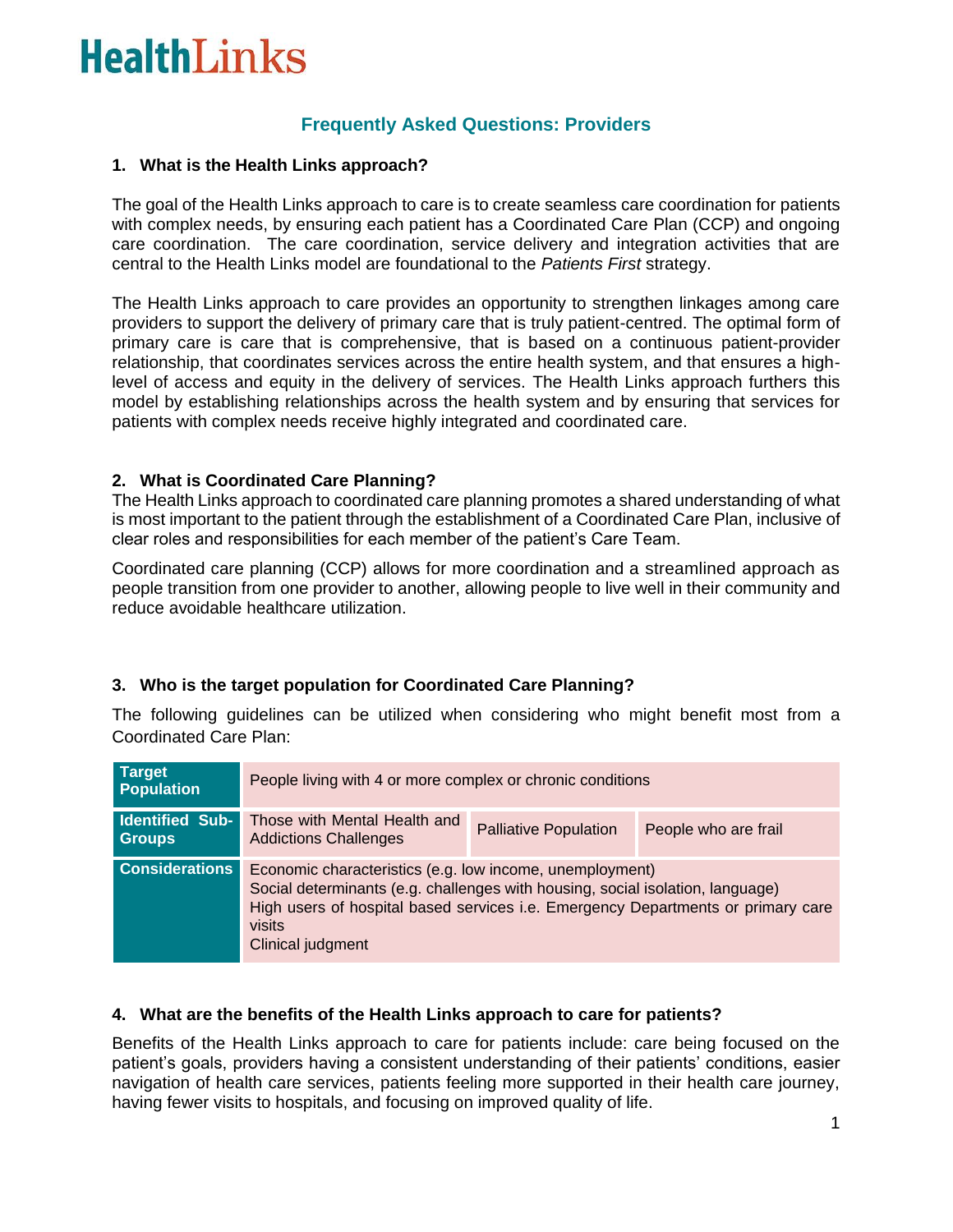## **5. What are the benefits of the Health Links approach to care for providers?**

Benefits of the Health Links approach to care for primary care providers include:

- Greater support for care coordination for patients that providers worry about the most
- Having a designated lead care coordinator within the patient's care team to help organize various health care services and supports
- Health Links aims to reduce avoidable office and ED visits, as well as the utilization of other services that reduce continuity of care such as, walk-in clinics.

Benefits of the Health Links approach to care for collaborating care team providers include:

- Providing a broader perspective and understanding about what the patient is experiencing
- Greater efficiencies and potential for partners to become specialized in their roles
- Understanding of roles and responsibilities of each member of the Care Team, leading to enhanced knowledge about what each provider is doing to support patient goals
- The opportunity to work in a team with a range of health and social service providers
- The opportunity to develop relationships with contacts both internal and external to primary care
- Greater alignment across Ontario through the implementation of standard processes, tools and communication materials that are recognized and followed by providers to support seamless patient care

## **6. Who can initiate Coordinated Care Planning?**

Anyone – a provider, friend, caregiver, the patient/client themselves. The Coordinated Care Planning process can be initiated while the patient is at home (including Long Term Care, Retirement Home, Assisted Living, etc.) or in hospital. The Coordinated Care Plan can help support transitions from home to hospital and from hospital to home.

## **7. Who should be involved in Coordinated Care Planning?**

The patient helps to decide; the Coordinated Care Planning Team (Care Team) is a group of professional and non-professional care providers, including the patient and caregiver, committed to working better together to support the patient in achieving their goals. A Care Team will include any individual, program or organization that the patient consents to contributing to and being involved in their Coordinated Care Plan.

Care team members could include the following:

- Family, caregivers, supports
- Doctor/Nurse Practitioner/Nurse
- Specialist (e.g. Cardiologist)
- Allied Health Professional (e.g. social worker, dietitian, physiotherapist)
- Community Pharmacist
- Cultural/Community Supports (e.g. Traditional Healer, Translator)
- Someone from local Hospital (e.g. Nurse from emergency room, Navigator)
- Care Coordinator from Community Care Access Centre (CCAC)
- Someone from Mental Health and Addiction Services (e.g. Counsellor)
- Someone from Community Support Services (e.g. Homemaker Coordinator)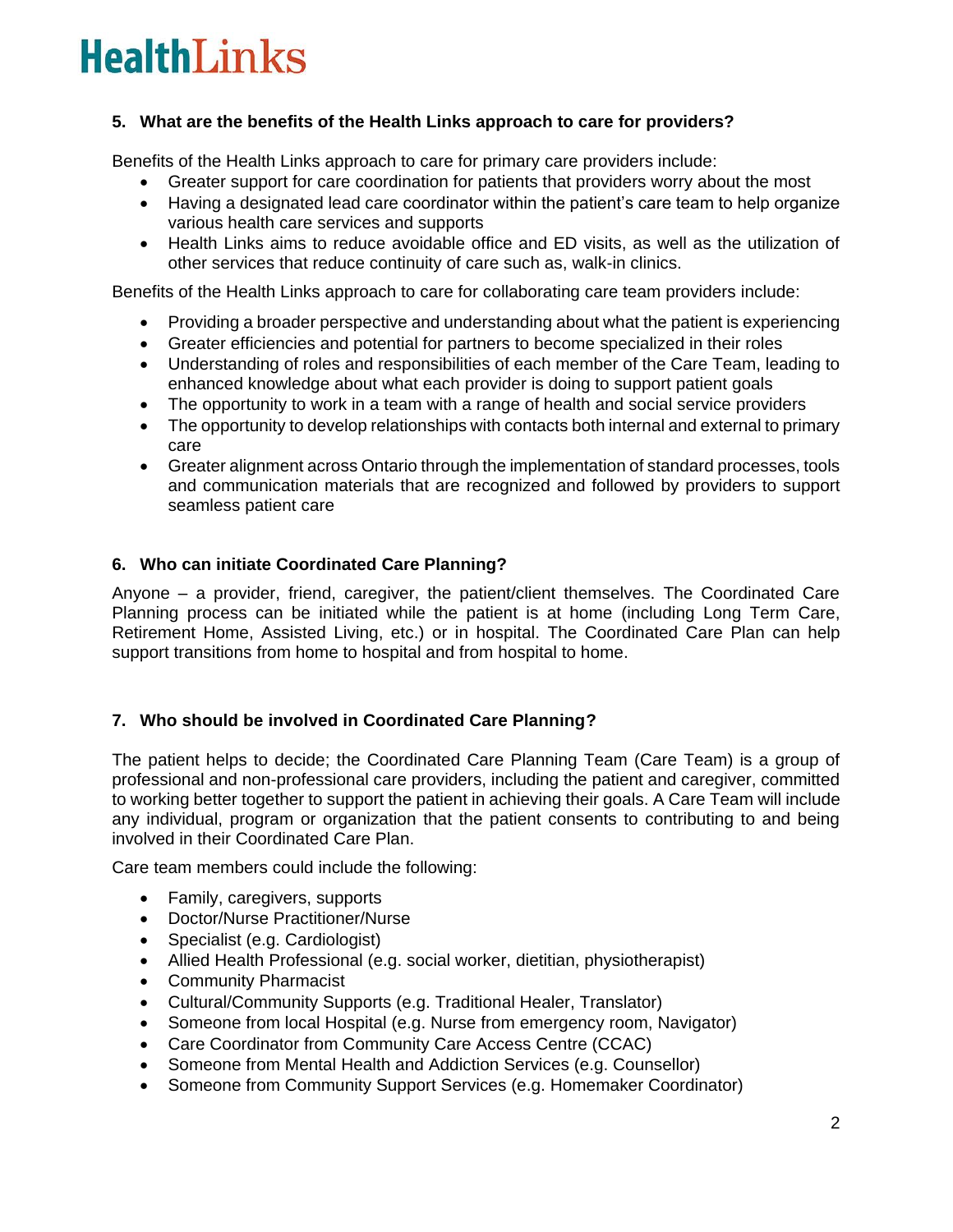- Someone from Social Services (e.g. Ontario Works)
- Other Community Partners (e.g. French Mental Health & Addiction System Navigator, Spiritual Support)

## **8. How does the Care Team differ from the 'Circle of Care?'**

A Care Team participant is anyone the patient feels is involved in their care and does not have to be a designated Health Information Custodian.

Circle of Care is a term commonly used to describe the ability of certain health information custodians to assume an individual's implied consent to collect, use or disclose personal health information for the purpose of providing health care, in circumstances defined in PHIPA.

## **9. Who decides if Coordinated Care Planning will proceed?**

The patient decides. While anyone from the list above may be asked to participate in the coordinated care planning process for a patient, not all need to be involved for the process to proceed. No single provider, not even the patient's primary care provider, has the authority to prevent coordinated care planning. As long as a couple of providers and the patient feels that the process would be valuable, coordinated care planning should proceed.

If a provider feels that s/he has the authority to prevent the coordinated care planning process, it would be reasonable for the Care Coordinator to explain that there are enough people, including the patient/client, who have deemed the process valuable enough for it to proceed. A copy of the coordinated care plan should be shared with everyone who has been invited to participate in the coordinated care planning process, as determined with the patient, including: a) those who support the process but can't attend the conference and b) those who don't support the process.

## **10. What is the process for Coordinated Care Planning?**

Once an individual is **identified,** and consent is obtained to participate in a CCP, one or two people from the Care Team (e.g. CCAC Care Coordinator and Counsellor) initially meet with the individual, face to face, to establish his/her care needs, any relevant social determinants of health, and care goals. Ideally, one of these Care Team members already has an existing, trusting relationship with the individual. This initial meeting also provides the opportunity to work together to identify existing care partners and anyone who should be included in creating a holistic care plan, including informal/cultural supports (e.g. Family, Spiritual support, Traditional Healer, Translator, etc.).

The Care Coordinator or an Administrative Support from the Care Team then coordinates a care conference with the team and individual present to develop the care plan, identify or confirm the Care Coordinator, and begin the journey toward better care. The Care Coordinator is considered the single point of contact for the care team and is responsible for regularly updating the team. Over time, care needs and goals may change; the care team will continue to monitor progress and adjust the care plan as required.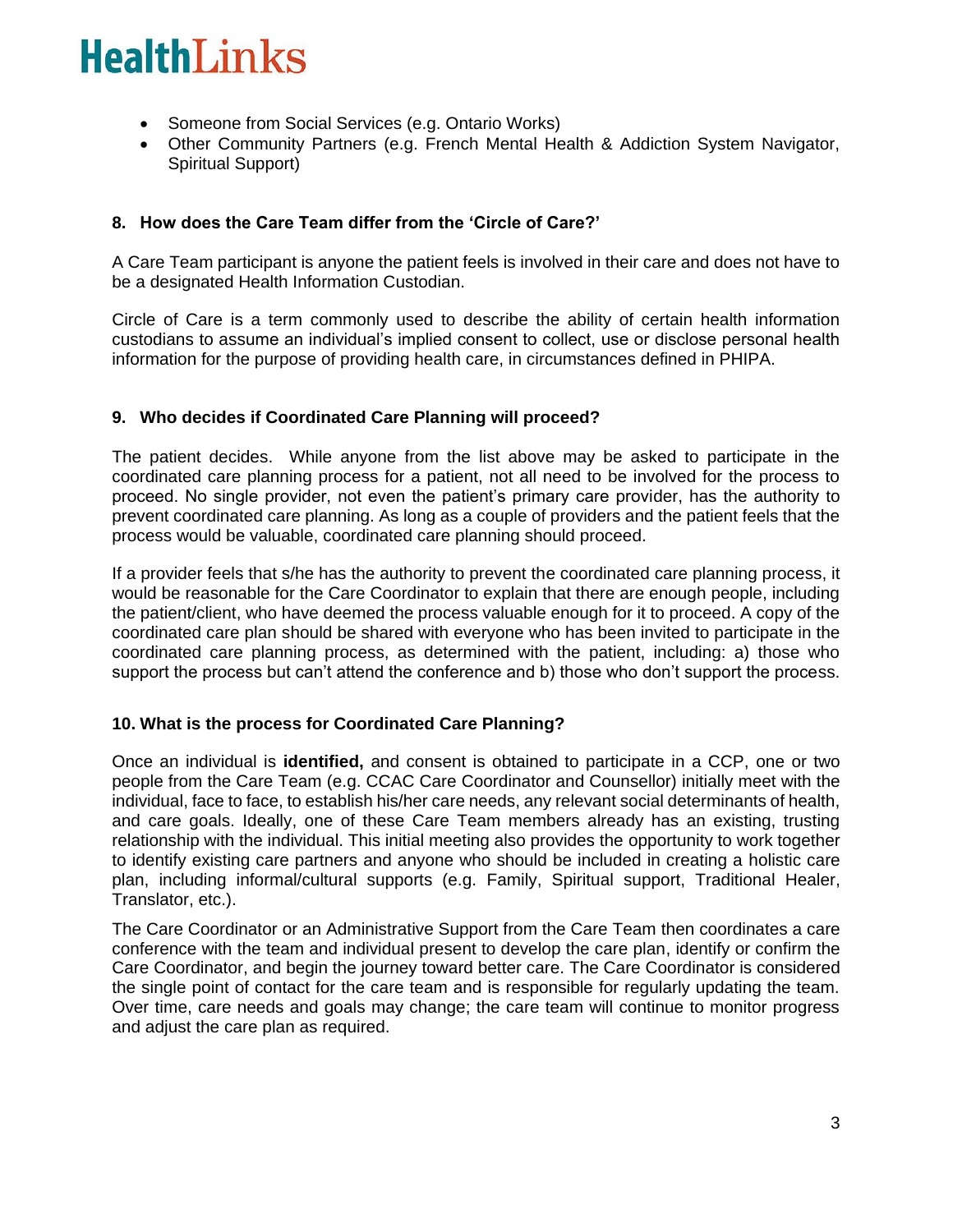#### **11. What is a Coordinated Care Planning conference like? Who is involved? Is the physician involved? Who leads the conference?**

The Care Team typically meets with the patient/client/family face to face, in a setting that is most comfortable for the patient/client (e.g. their home, their primary care clinic). However, technology can be and has been leveraged to include people for whom face to face participation is difficult. For example, a specialist from an urban centre may join a conference in a rural setting via telephone or video conference. Additionally, for those patients/families who may find it difficult to leave home, they may participate with the assistance of someone from the care team via video conference technology.

It should be noted that the Care Team may meet amongst themselves prior to the patient joining the team for the conference.

The patient/client's primary care practitioner is typically part of the care team (described previously) and therefore, often present for the conference.

The discussion informs the creation of a Coordinated Care Plan, which is focused on how the care team can support the patient/client in reaching his/her goals. From a facilitation perspective, the Care Coordinator typically leads the conference. The Care Coordinator is typically someone with an existing, trusting relationship with the patient/client or someone who can easily develop a new relationship.

The Coordinated Care Plan is documented on a provincially standardized document and shared with the full Care Team.

#### **12. What happens if the patient supports the Coordinated Care Planning process but does not want to participate in the conference?**

Although this situation would be the exception, we have had a patient request that community, health and social service providers meet together without that individual present. As long as the initial meeting with the individual has been completed so that all Care Team members are able to focus the conference on how each of them will support his/her goals, the conference can proceed without the patient. In the spirit of patient-centredness, this approach should only be employed at the request of the patient.

### **13. What are the roles and responsibilities of the Coordinated Care Planning Team?**

All care team members involved in an individual's Coordinated Care Plan are responsible for:

- Those actions agreed upon within the Coordinated Care Plan, including fulfilling their portion of system navigation for the patient
- Notifying the Care Coordinator of any requirements to update the Coordinated Care Plan
- Maintaining or improving communication amongst providers (both those within and external to their organization), regarding updates in status/planning for the individual

The full coordinated care planning team shares in the effort to support the individual to meet his/her personal goals, as agreed upon in the coordinated care plan.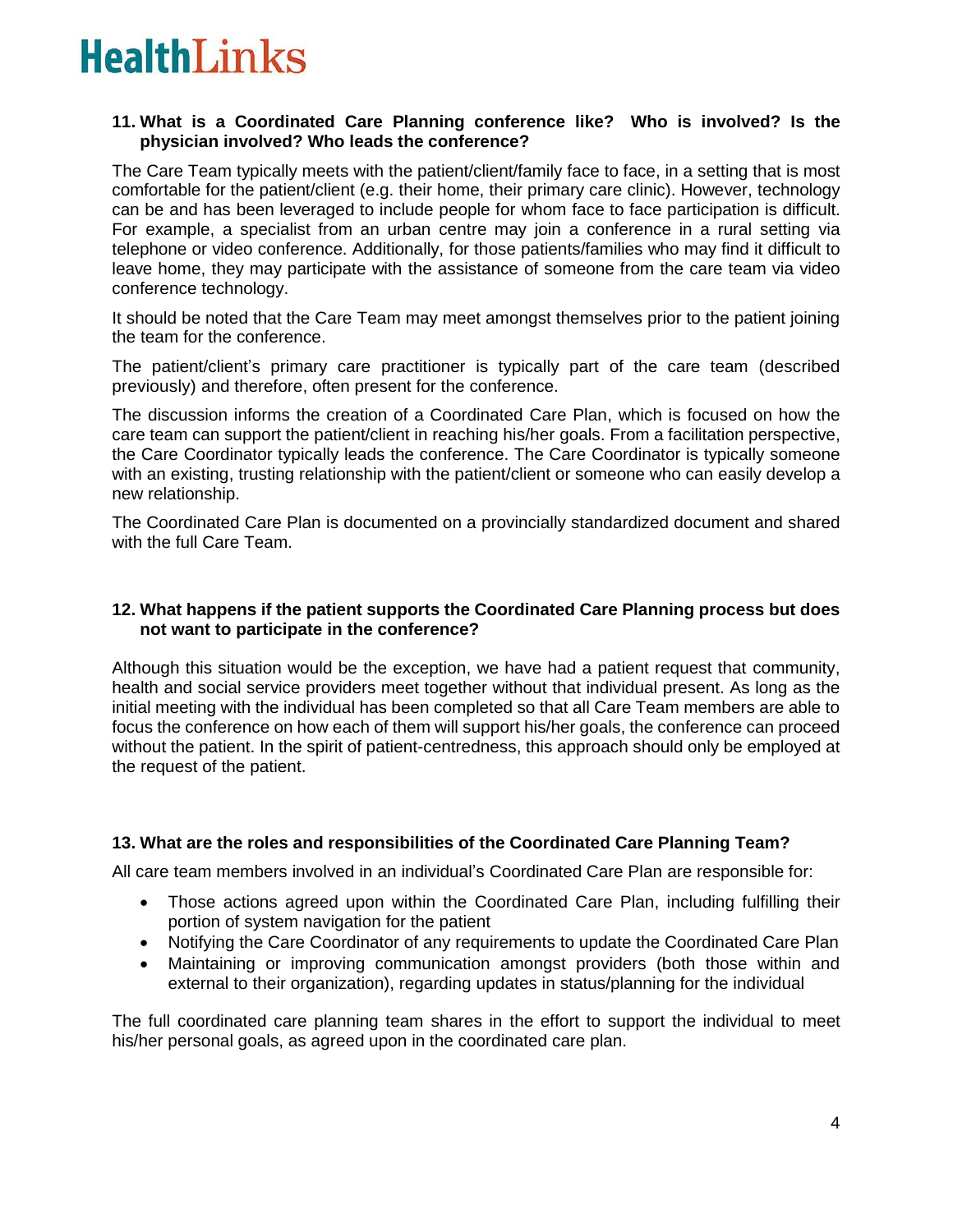## **14. Can more than one person be the Care Coordinator?**

Yes, the Lead model depends on the patient. In some cases, one provider may bring strengths related to experience with facilitating and documenting conferences. A second provider may already have an existing, trusting relationship with the patient and/or a deeper understanding of his/her needs. In situations like this, it is recommended that a 'partner leadership' model be adopted.

## **15. What is the difference between "Care Conferencing/Patient Rounds" vs. "Health Links approach to Coordinated Care Planning"?**

Please see table below:

| <b>Type of</b><br><b>Conferencing</b>                                                        | <b>Previous Approach to Care</b><br><b>Conferencing/Patient Rounds</b>                                                                                                                             | <b>Health Links Approach to Coordinated</b><br><b>Care Planning*</b>                                                                                                                                                           |
|----------------------------------------------------------------------------------------------|----------------------------------------------------------------------------------------------------------------------------------------------------------------------------------------------------|--------------------------------------------------------------------------------------------------------------------------------------------------------------------------------------------------------------------------------|
| <b>Multiple</b><br><b>Providers</b><br>contribute to<br>plan/conference                      | <b>YES</b><br>Typically only healthcare providers                                                                                                                                                  | <b>YES</b><br>Typically, involves more people, including<br>those beyond the healthcare sector                                                                                                                                 |
| <b>Patient</b><br>consents to<br><b>Process</b>                                              | <b>NO</b><br>Not required as long as discussion<br>includes only providers considered<br>within 'circle of care'                                                                                   | <b>YES</b><br>Patient involvement required to ensure that<br>approach is patient-centred, considers the<br>'whole person', and includes people<br>outside of the 'circle of care', as<br>appropriate                           |
| <b>Patient is</b><br>consulted as to<br>who participates<br>in the Process                   | <b>NO</b><br>Participation is typically dictated by the<br>location in which the patient is<br>interacting with the system (e.g.<br>hospital, community partners) and<br>current providers engaged | <b>YES</b><br>Patient input is required to ensure a 'whole<br>person' approach to wellness and to<br>ensure that the right people are involved to<br>support his/her goals                                                     |
| <b>Conference and</b><br><b>Care Planning is</b><br>driven by<br><b>Patient's Goals</b>      | <b>NO</b><br>In the past, providers have conferenced<br>in order to set a plan for the patient                                                                                                     | <b>YES</b><br>Coordinated Care Planning is patient-<br>centred and heavily relies on all partners<br>understanding and supporting the patient<br>goals and wishes in order to build a plan<br>with him/her                     |
| <b>Conference/Plan</b><br>is documented<br>in each<br><b>Provider's own</b><br>format/system | <b>YES</b><br>Each provider typically documents<br>his/her portion of the plan in his/her own<br>system; the patient typically does not<br>receive a copy                                          | <b>NO</b><br>All Coordinated Care Plans are<br>documented using the Provincial template;<br>the Care Plan is shared with all partners,<br>electronically or in hard copy, including the<br>patient and non-healthcare partners |